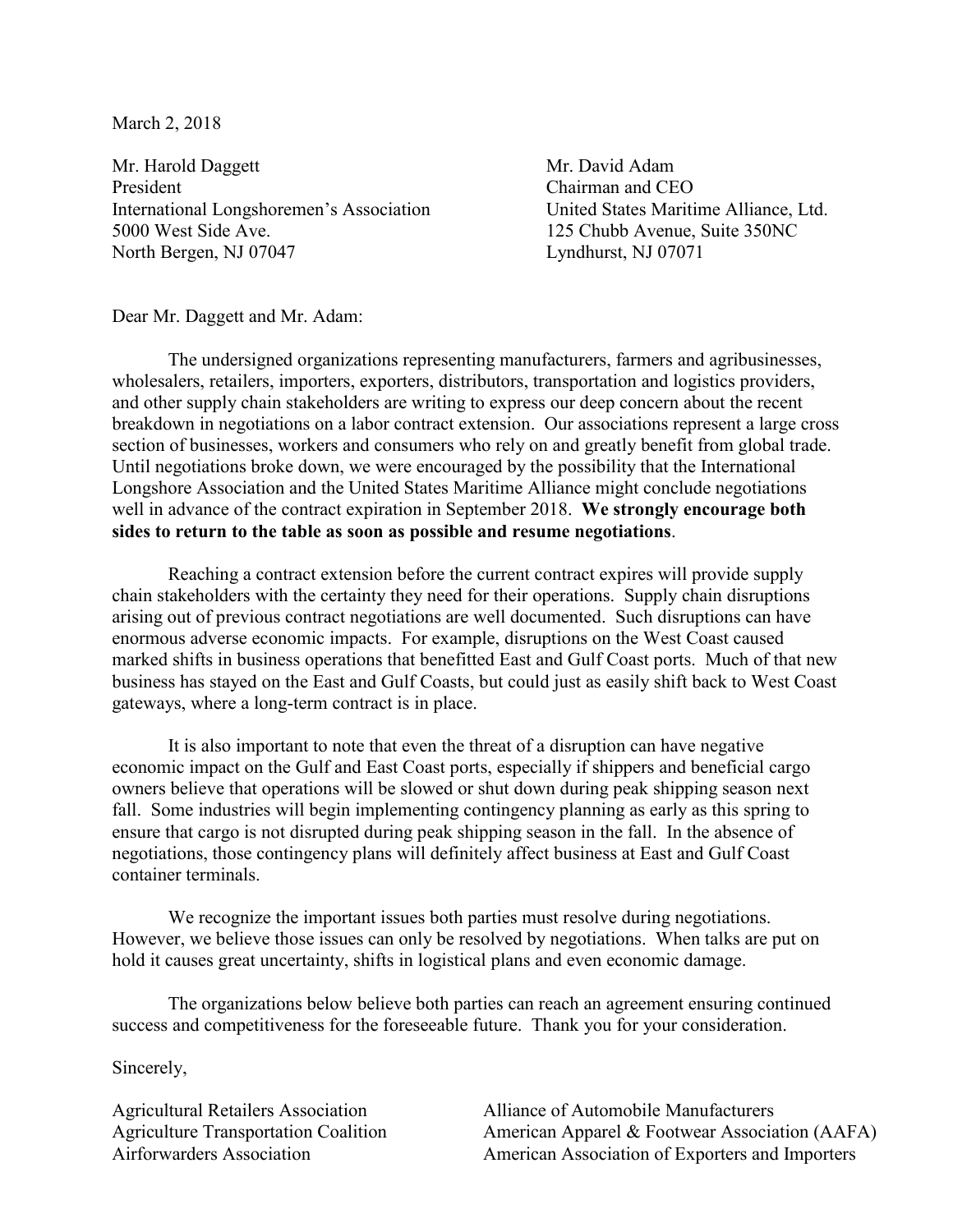American Coatings Association American Cotton Shippers Association American Farm Bureau Federation American Feed Industry Association American Forest & Paper Association American Frozen Food Institute American Home Furnishings Alliance American Import Shippers Association American Pyrotechnics Association American Soybean Association Association of Bi-State Motor Carriers Association of Food Industries Association of Global Automakers Auto Care Association California Alfalfa Association California Bean Shippers Association California Business Properties Association California Cherry Export Association California Farm Bureau Federation California Grain and Feed Association California Retailers Association California Seed Association California Warehouse Association CAWA - Representing the Automotive Parts Industry CONECT - Coalition of New England Companies for Trade Consumer Technology Association Corn Refiners Association Distilled Spirits Council of the United States, Inc. Fashion Accessories Shippers Association (FASA) Florida Retail Federation Footwear Distributors & Retailers of America (FDRA) Furniture Shippers Association Gemini Shippers Association Georgia Retailers Global Cold Chain Alliance Grain and Feed Association of Illinois Green Coffee Association Halloween Industries Association Harbor Trucking Association Home Furnishings Association Indiana Retail Council Intermodal Motor Carriers Conference International Association of Movers (IAM)

International Association of Refrigerated **Warehouses** International Refrigerated Transportation Association International Wood Products Association Institute of Scrap Recycling Industries, Inc. (ISRI) Juvenile Products Manufactures Association Meat Import Council of America, Inc. Midwest Shippers Association Missouri Retailers Association Motor & Equipment Manufacturers Association Motorcycle Industry Council National Association of Beverage Importers National Association of Chemical Distributors National Association of Egg Farmers National Association of Foreign-Trade Zones (NAFTZ) National Association of Manufacturers National Cotton Council National Council of Chain Restaurants National Council of Farmer Cooperatives National Customs Brokers and Forwarders Association of America (NCBFAA) National Fisheries Institute National Grain and Feed Association National Industrial Transportation League National Lumber and Building Material Dealers Association National Oilseed Processors Association National Onion Association National Pork Producers Council National Potato Council National Renderers Association National Retail Federation National Shippers Strategic Transportation Council (NASSTRAC) New Jersey Motor Truck Association New Jersey Retail Merchants Association North American Export Grain Association North American Meat Institute NY/NJ Foreign Freight Forwarders and Brokers Association Ohio Retail Merchants Association Oklahoma Retail Merchants Association Oregon Dairy Farmers Association Oregon Farm Bureau Outdoor Industry Association Pacific Coast Council of Customs Brokers and Freight Forwarders Assns. Inc. (PCC)